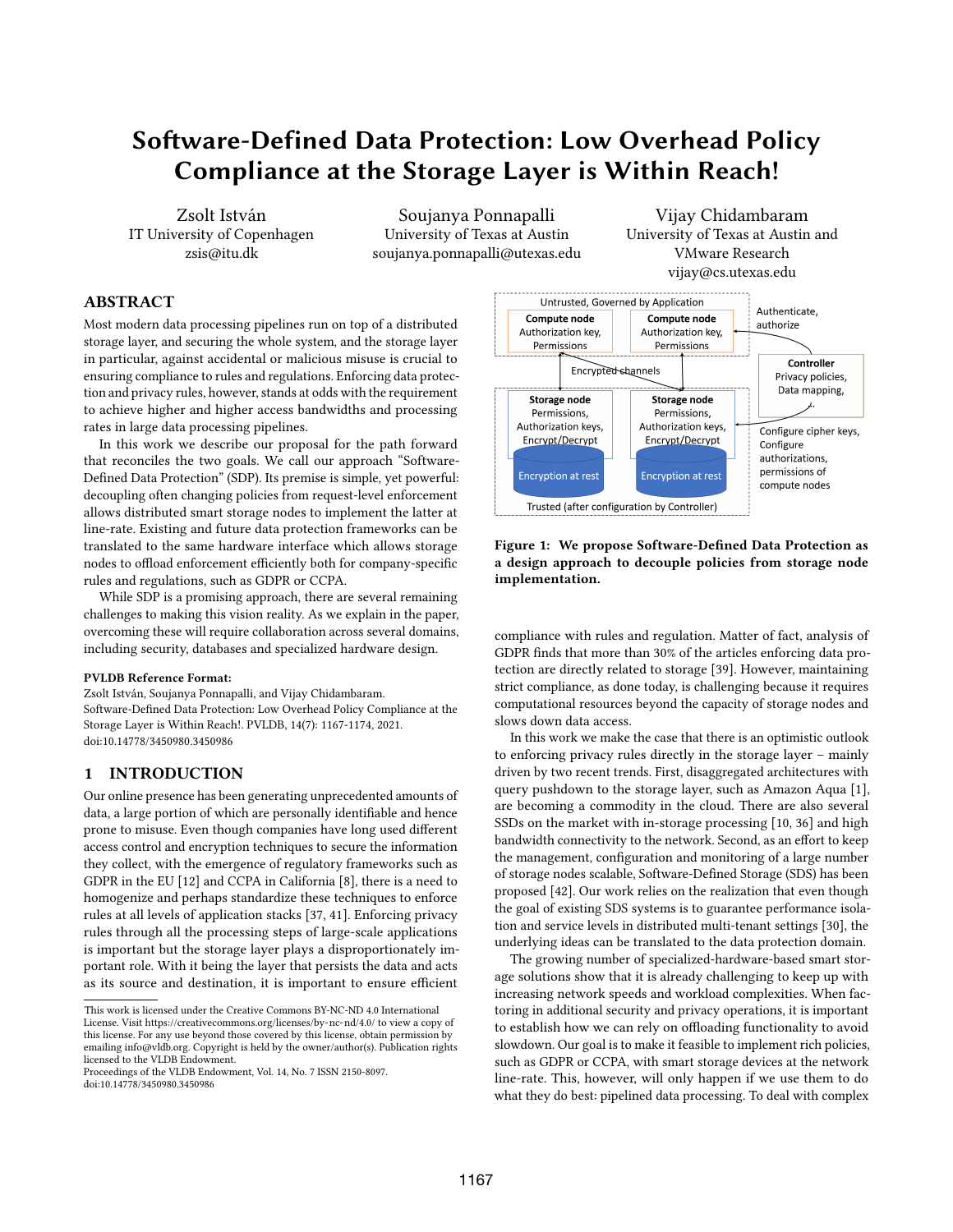decision-making code required for policy interpretation, we propose the use of a software-based logically centralized controller. We call the approach Software-Defined Data Protection (SDP). Figure 1 shows how policy interpretation and decision making (i.e., the control plane) is separated from applying rules to request processing (data plane).

We validate our SDP vision by sketching how GDPR could map to it. We chose GDPR because it is relatively restrictive and therefore it can be seen as a superset of possible company-wide policies. It is also a precursor to other, similar, regulatory frameworks, such as CCPA in California. As a result, if our proposal can handle GDPR, it will work with other rule-sets as well.

To summarize, our vision is that using in-storage computation together with a control-plane/data-plane separation will allow enforcing data protection rules at line-rate, without requiring storage nodes to be implemented with large, powerhungry, servers. Somewhat surprisingly, much of the required instorage functionality can be provided by re-purposing existing hardware building blocks, opening the path to ensuring regulation compliance without negatively affecting performance.

There, are, however, two remaining challenges to making SDP reality: One is related to bootstrapping storage nodes and will require adding Trusted Execution Environments (TEEs) [18] inside the storage nodes to enable remote attestation of the firmware by the controller. The second is the translation of complex, high level, rules and policies at the controller level to the common SDP substrate. Today's solutions in this space, e.g., [5, 31, 38, 44], already use secure enclaves and forms of offloading but all implement a different interface and low-level enforcement logic.

#### 2 BACKGROUND AND RELATED WORK

#### 2.1 Implications of GDPR on Storage

The General Data Protection Regulation (GDPR) outlines the rights and responsibilities of the companies handling the personal data of EU citizens. GDPR regulates the entire life cycle of personal data, from its collection to its deletion. A vast majority of companies today rely on cloud services providers, for their infrastructural needs, making GDPR compliance in cloud environments a necessity. Therefore, rich related work proposes frameworks enabling cloud users to develop GDPR-compliant applications [35], GDPR-compliant databases [25, 37], along with studies that outline the compliance challenges faced by cloud users [11, 21, 41]. Other works propose benchmarks [40] and tools [29] that test GDPR-compliance, and explore the benefits of trusted hardware to prove compliance [31].

Below we summarize the features identified by related work [39] and required for a storage system to be GDPR-compliant [39]. Our proposal uses GDPR as its main use-case because it is a framework with strict requirements and representative for other state-wide regulations, such as CCPA. The six features are:

1. User-Specific Deletion. GDPR introduces the right to be forgotten, allowing users to demand the deletion of personal data in a timely manner. GDPR also states that personal data cannot be stored beyond its purpose in its storage limitation clause.

2. Logging and Monitoring. With GDPR, companies are vested with the responsibility of detecting potential data breaches, informing users about those data breaches, and proving their compliance.



Figure 2: Emerging Smart Storage nodes incorporate both low-power CPU cores and Programmable Logic (FPGAs) offering both flexibility and predictable performance.

GDPR also provides users with the right to access, allowing them to request with whom and why their personal data is shared.

3. Metadata and Secondary Indexes. As GDPR requires personal data to be associated with a specific purpose, storage has to accommodate for additional metadata. Even though not a requirement, secondary indexes that categorize data as per purposes can be useful as an optimization.

4. Fine-grained Permissions. With GDPR's right to object, users can object to using their personal data for specific purposes. Further, with the purpose limitation clause, GDPR disallows companies to process user's data beyond its purpose and without appropriate security measures. To comply with these clauses, fine-grained permission checks and access control are required at the storage layer.

5. Encryption. GDPR mandates that personal data should be protected against accidental loss or damage and should be incomprehensible to any person unauthorized to access it. Encrypting personal data is a suitable measure to comply with this clause.

6. Location Control. GDPR requires companies to adhere to its standards, independent of the geographical location of where personal data is stored.

7. Data Integrity. GDPR requires storage systems to resist or detect malicious activities that compromise the integrity and confidentiality of personal data. Using checksums or Merkle tree-based data integrity checks have been proposed to comply with the integrity and confidentiality clause of GDPR.

#### 2.2 Emerging Smart Storage Devices

The database community has long demonstrated the potential of "smart storage" [4, 16, 20] and now it is becoming mainstream. Amazon Aqua [1] provides query offloading to distributed storage using specialized hardware and there are commercially available Samsung SmartSSDs [36] appearing in the cloud as well.

As several studies showed, building smart storage only relying on small CPU cores (often by borrowing cores from the controller of the flash device itself) is very sensitive to the types of offloaded processing and can often become a severe bottleneck, instead of alleviating one [19, 23]. As a result, the architecture of smart storage nodes typically incorporates some form of specialized ASIC [1, 19] or a more general purpose Field Programmable Gate Array (FPGA) [4, 16, 20, 36]. Figure 2 depicts a high level overview of a modern smart storage node, attached to fast networking to be used in disaggregated architectures.

Related work in the space of FPGA-based smart storage has shown that it is possible to implement line-rate hash-tables [16],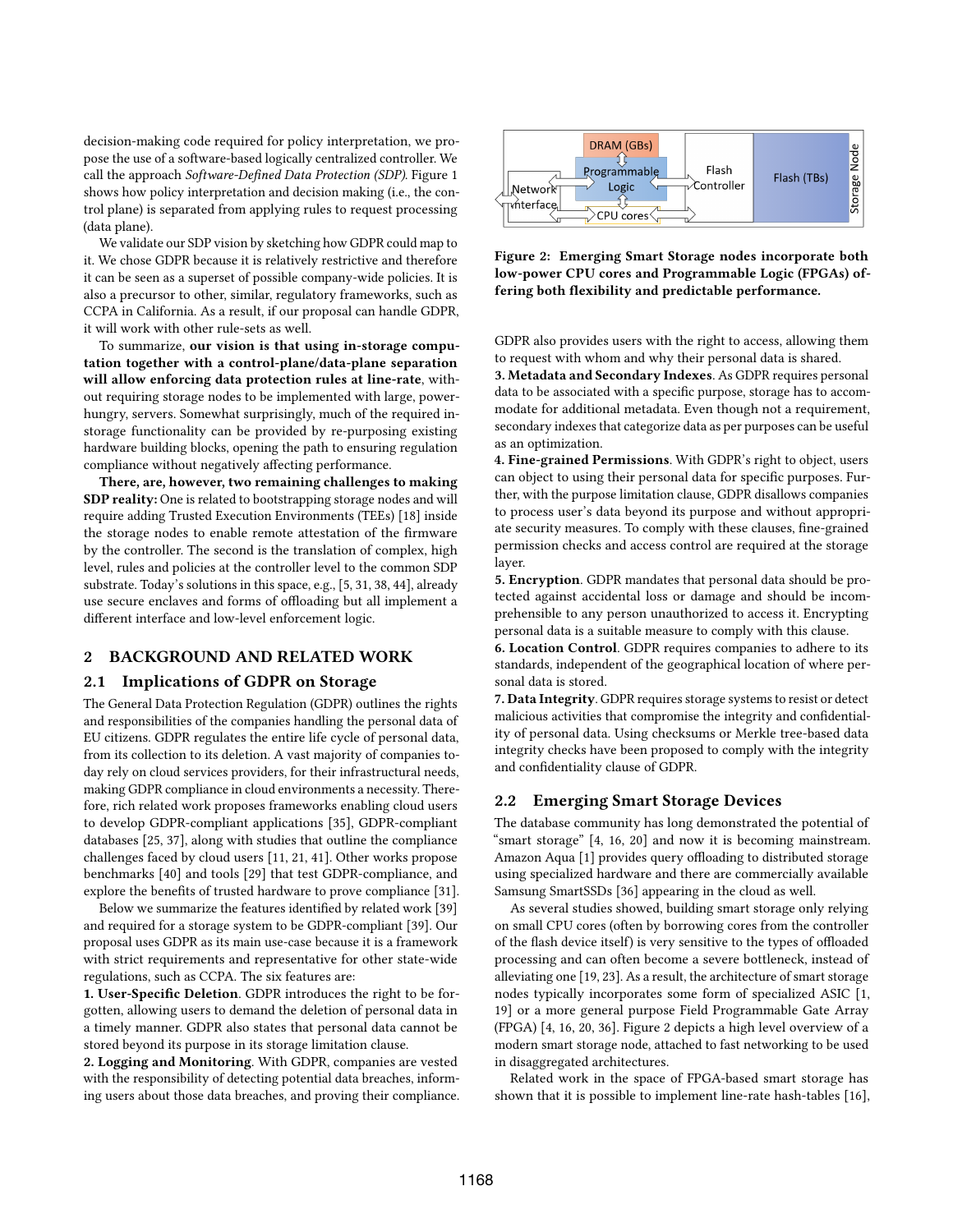deduplication schemes [26], in-storage filtering with regular expressions [15] on FPGA-based distributed storage. These operations are similar in nature to those required for building an SDP system (discussed in Section 3.3) and can be re-purposed (re-implemented) to this domain.

We sketch our proposal targeting today's smart storage platforms, that is, with a combination of low-power CPU cores and FPGA logic, such as the Fidus Sidewinder-100 [4] or the Samsung SmartSSD [9, 36]. The presence of both a general-purpose, albeit low power, CPU, and a re-programmable hardware element ensures that the devices can be managed remotely by software and, at the same time, can deliver high-performance behavior for privacy-related processing.

## 3 SOFTWARE-DEFINED DATA PROTECTION

#### 3.1 Assumptions and Threat Model

Software-Defined Data Protection (SDP) targets cloud and datacenter use-cases within the context of a large corporation. Data is being stored in the distributed storage layer and is processed by several applications governed by a single set of privacy rules. We assume that user/client data can be identified explicitly through a universal user identifier (e.g., corresponding to a real-life person) and, depending on the purpose for which the data has been collected for, a purpose identifier (e.g., billing purposes, recommendation service purposes). Some applications will represent a single purpose (e.g., notifying users of unpaid bills) and some will map to several purposes (e.g., recommendations based on previous purchases), hence identifiers are valid across applications of the company, and the trusted SDP controller has a global view of which application can access what purposes. All users within a purpose are accessible to the application, unless consent has been revoked (e.g., user opting out from personalized recommendations).

We assume that attackers could tamper with the storage nodes while powered down (devices can be stolen or lost) but not when powered on and having been bootstrapped by the SDP controller. Therefore, it is important that the storage nodes provide encryption to safeguard persisted data and mechanisms for detecting when data has been modified or corrupted off-line. Furthermore, applications can be temporarily faulty, or even malicious, so SDP has to protect against data loss and corruption. This is achieved by checking permissions for all accesses to users or purposes. SDP allows several applications belonging to the same company (controller) sharing storage nodes, but, in the current design, using more than one controller per storage node is not envisioned.

#### 3.2 The Anatomy of an SDP Deployment

Figure 1 shows the three types of nodes in SDP: storage, processing, and controller. Storage nodes implement a general-purpose keyvalue store (KVS) interface on binary data, can be shared across applications, and all communication with them happens over an encrypted channel (e.g., TLS). Applications run on one or several processing nodes and are managed under the governance of the developers. Applications have to register with the controller before accessing data but once granted access, can carry out most of their operations directly with the storage nodes.



Figure 3: SDP enables separation of concerns, and as a result, policy enforcement can be laid out as pipeline within the storage nodes. The SDP controller configures and manages the nodes from the outside.

The controller node is logically centralized and is trusted by both the storage and processing layers and is controlled by the company's data officers. It interprets policies and maintains data mappings and is used to bootstrap storage nodes, authenticate application nodes, and manage their permissions. Storage nodes are trusted once configured by the controller. As we explain in the following subsections, once authenticated and configured, in common case neither the application nor the storage nodes have to communicate with the controller. For this reason, we do not consider the controller as a performance bottleneck.

Based on the assumptions and threat model, we depict the hardware pipeline structure for SDP storage nodes in Figure 3. It handles authenticated connections and encryption at the transport layer, as well as inside the storage. It also performs permission checks and detailed logging and monitoring. Furthermore, to enable point lookups and queries based, for instance on purpose-identifiers, it also includes a secondary indexing element. The controller can configure the behavior of SDP pipeline stages through the in-memory tables, depicted on the right-hand side in Figure 3. This means that the physical implementation of the stages can change without having to modify the controller or the SDP interface.

Given the threat model, SDP will only be effective if all permissions are verified and honored correctly by the storage node, even if it has been tampered with while powered down. Therefore, it is crucial to ensure it is running the expected software/firmware so that the Controller can trust the storage node once it has been powered on and "booted". For this, we propose expanding the storage node with a Trusted Execution Environment that can attest the correctness of the software and hardware contents to the Controller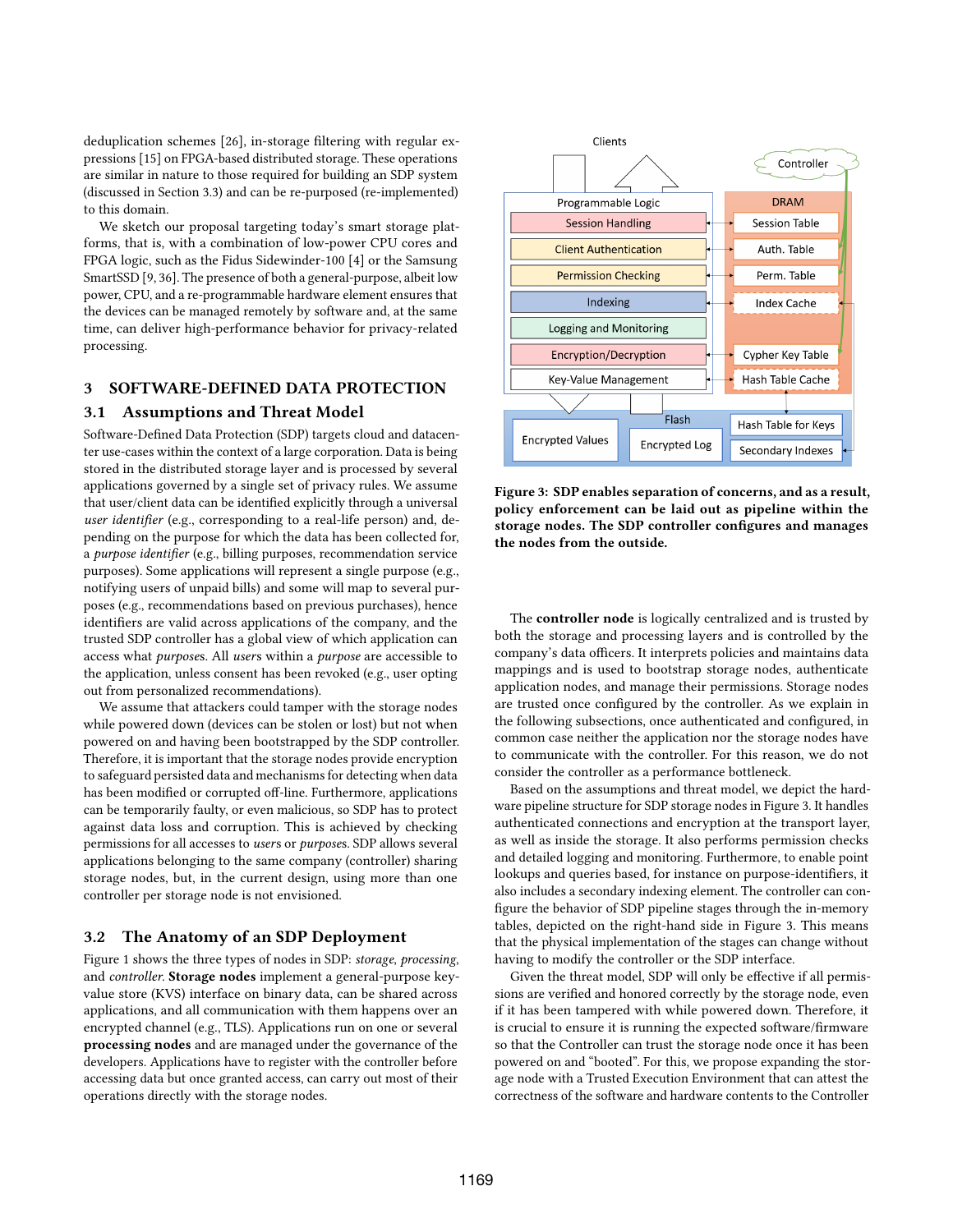– this is, however, a challenge that requires collaboration across research domains and is explained in more detail in Section 5.

#### 3.3 Pipeline Functionality

The pipeline in Figure 3 assumes all in-storage processing to take place on an FPGA. In real-world implementations it can be beneficial to only keep performance-critical steps in hardware and move others to more traditional CPU cores within the storage nodes, reducing this way the development effort. The SDP approach makes this possible because the pipeline stages are loosely coupled. As an example, non-performance-critical steps such as Authentication that is only carried out once per session could be handled by a CPU core that shares in-memory data structures with the hardware modules, achieving this way heterogeneous processing.

In the following, we explain how the SDP pipeline provides the salient features required for enforcing company-wide policies or higher level regulations in an efficient way:

Encryption. Encryption can be implemented inside the storage layer in a way that a) relies on existing schemes and best practices and b) makes it possible to map the key-management operations to the SDP scheme we propose.

Data needs to be encrypted both at rest and on the move. We envision a system where clients (processing nodes) receive plain-text tuples over encrypted channels. Block ciphers underlying TLS have been shown to work well on FPGAs [7, 13] reaching throughputs high enough to saturate even 40Gbps links.

Persistent data on flash is always encrypted, assuming industrystandard, symmetric-key cryptography (e.g., AES). The storage nodes must not persist cipher keys. Instead, they have to remain in memory and need to be configured and managed by the SDP controller at run-time. This forbids unauthorized access to the drives and prevents leaks. One difference to traditional encrypted storage is that in the context of fine-grained rules and regulations, such as GDPR, it can be beneficial if each tuple is encrypted with a key specific to the user whose data it represents (or even the userpurpose combination) because, as later explained in the Deletion subsection, this enables quick logical deletion of data.

A side-effect of having multiple (de)encryption keys is that each client request will have to retrieve a different one. Since requests encode user and purpose explicitly, the storage node can use this to lookup the cipher key in an internal ephemeral cipher key table (KT). It is important that this table can sustain high access rates because, in contrast to other meta-data structures described later, this one has to be accessed on every incoming client request.

One challenge of creating fast hash tables on specialized hardware is that it is unlikely that cipher keys will fit on on-chip SRAM memory and will have to spill into off-chip DRAM (there is recent work in the context of high-performance key-value stores built on FPGAs [16, 28] using DRAM, showing feasibility).

Fine-grained Permissions. Beyond the question of how clients can reach storage devices (solved by SDS), an authentication step is necessary. Authentication matches a client's identity to a set of permissions (read/write/insert rights per purpose). To carry out authentication, an Authentication Table (AT) holds the public keys belonging to applications. A Permission Table (PT) stores the mapping of identities to permissions. Both tables are ephemeral and are populated and managed by the controller. In most workloads, the number of purposes (e.g., number of internal applications) will be orders of magnitude smaller than that of individual users, hence, the PT can be represented compactly, perhaps even on on-chip caches.

Permissions in the permission table (PT) are orthogonal to the presence/absence of cipher keys in the key table (KT): even if a client has the right to read all key-value pairs belonging to a purpose, only those for which the storage device holds a cipher key in the KT can be successfully read. The same holds for inserting tuple belonging to a new user or *purpose*. The SDP controller has to first insert the corresponding entries in the KT. It is important to note that permissions in themselves do not forbid applications to, for instance, make copies of data under bogus user keys. For this reason, end-to-end information tracking is required, as we highlight this in Section 5.

Metadata and Indexing. We expect that, in company-specific rules and national regulations alike, auditing (internal or external) will require an efficient way of retrieving all tuples belonging to a specific user or purpose. This can be achieved by relying on meta-data stored with the key-value pairs and by enforcing a tuple naming scheme.

While not strictly necessary, if such reads will occur often, it can be beneficial to maintain secondary indexes for performance reasons. Even though write operations will become more expensive, these data structures can be used to avoid scanning TBs of data to find a specific user's entries. For this purpose, there are already FPGA-based key-value stores with low cardinality secondary index [16] and by using the same hash table approach as for permissions, etc., higher cardinality cases could be also handled.

Logging and Monitoring. Logging is important for ensuring auditability of the storage layer and can be implemented at various granularities. The storage node will persist an encrypted log (the key for the log is configured at run-time by the SDP controller) and implement some form of integrity check at the tuple level. While we foresee no challenges with the former task, the latter might require further investigation. Increasing the efficiency of data structures that ensure the integrity storage are still a topic in exploration [3, 33, 34].

For monitoring, the storage node has to notify the SDP controller of any request that failed any of the validation steps outlined above or has retrieved a key-value pair whose decryption key is missing. These events allow the controller to take adequate action, rectifying mis-configuration, revoking permissions, etc.

Efficient Deletion. As explained above, in many cases it can be a requirement that the storage can remove all data belonging to a specific user, e.g., once they revoked consent. In this work we focus on logical deletion of user data, since physically destroying all copies, and proving this to a third party, is orthogonal to our goals and a challenge in itself [22, 32]. If using an encryption scheme with a single key, the SDP controller can delete tuples belonging to a user and purpose by delegating this task to the storage device that will either scan the tuple space or use a secondary index. But in case an encryption scheme with multiple keys is used, deletion can be performed more efficiently by removing the corresponding cypher keys from the KT of the storage nodes. As a result, deleted tuples will not be accessible any more as plain-text, and without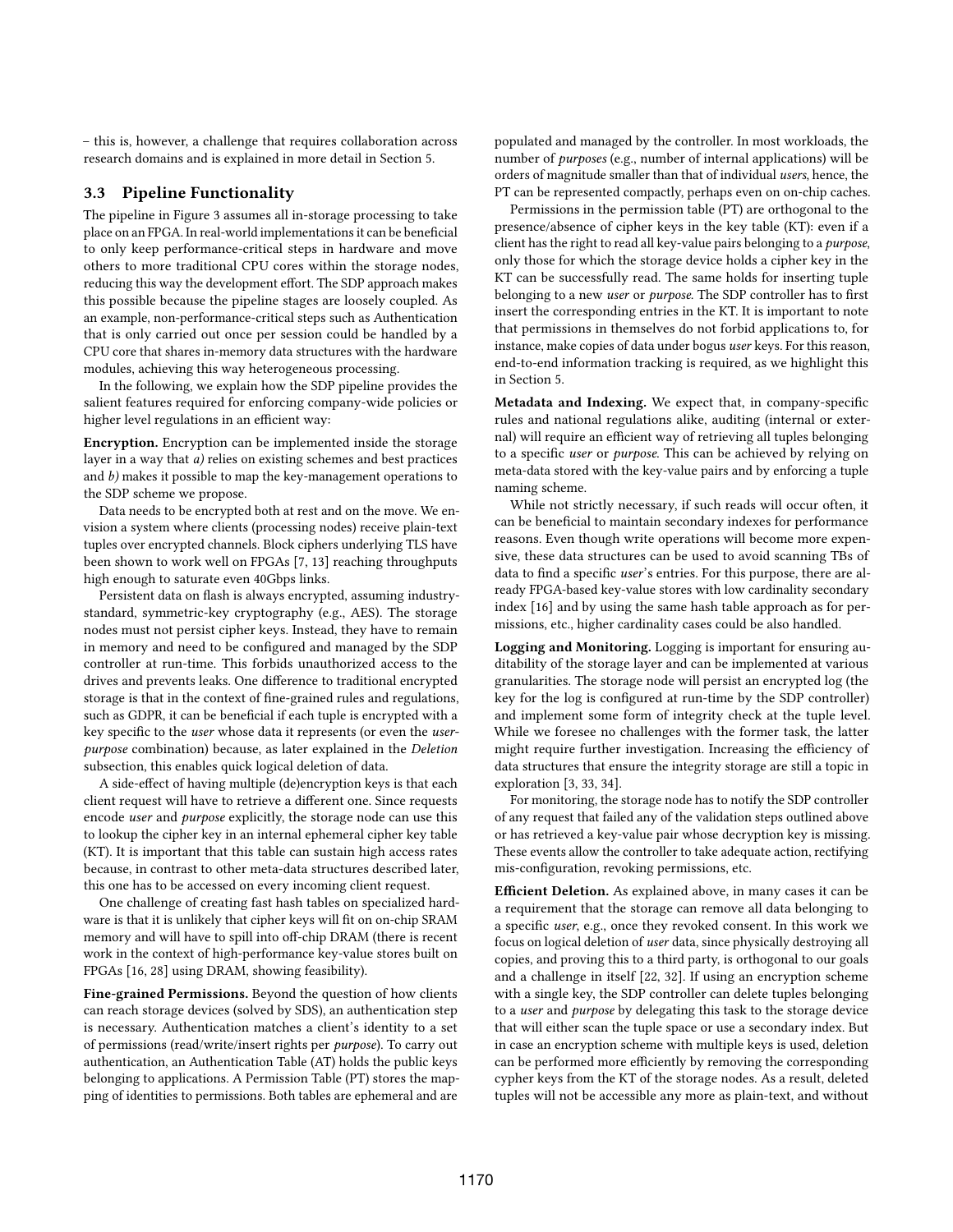Table 1: This table summarizes the GDPR articles relevant to storage and the high level functionality that the storage nodes and SDP controller need to fulfill those. Functionality outside of the scope of this paper is marked with  $^\dagger$ .

| No.    | <b>GDPR</b> article                                      | <b>Required functionality</b>                        | Impacts mostly      |
|--------|----------------------------------------------------------|------------------------------------------------------|---------------------|
| 5.1    | Purpose limitation (data collected for specific purpose) | Fine-grained permissions                             | Storage, Controller |
| 21     | Right to object (data not used for objected reason)      | Fine-grained permissions                             | Storage, Controller |
| 5.1    | Storage limitation (data not stored beyond purpose)      | <b>Deletion</b>                                      | Controller          |
| 17     | Right to be forgotten                                    | Deletion                                             | Controller          |
| 15     | Right of access by users                                 | Metadata (and Secondary indexes)                     | Storage             |
| 20     | Right to portability (transfer data on request)          | Metadata (and Secondary indexes)                     | Storage             |
| 5.2    | Accountability (ability to demonstrate compliance)       | Logging and Monitoring                               | Storage, Controller |
| 30     | Records of processing activity                           | Logging                                              | Storage             |
| 33, 34 | Notify data breaches                                     | Logging and Monitoring                               | Storage, Controller |
| 25     | Protection by design and by default                      | Encryption                                           | Storage             |
| 32     | Security of data                                         | <b>Encryption and Access control</b>                 | Storage             |
| 13     | Obtain user consent on data management                   | High level policy <sup><math>\mathsf{T}</math></sup> | Controller          |
| 46     | Transfers subject to safeguards                          | Location control                                     | Controller          |

the cipher keys, cannot be decrypted. This approach is in-line with existing practices [6, 46].

Bootstrapping and Interfaces. When powered on, the storage nodes will have to load the correct firmware/software (attested by the TEE) before they can operate on the persisted data. The controller is responsible for performing these steps and then populating the in-memory data structures of the SDP pipeline. These tables represent the interface to the SDP pipeline and decouple the physical implementation from the meta-data required to perform them.

Integrity checks after startup can be performed once the controller bootstraps the nodes and loads the crypto keys (until this happens, the key-value store of the storage node cannot decrypt the values). Data that cannot be decrypted with its corresponding key can be considered corrupted or tampered with.

# 3.4 Features and Questions out of Scope

Location. The mapping of user and purpose to the actual storage devices is carried out by the controller following either general purpose sharding strategies or depending on the privacy policies at the high level. Company-wide rules and regulations, such as GDPR, however, can mandate that regardless of the physical location of data belonging to a user, the same rules apply to it. The logically centralized nature of the SDP controller is essential for ensuring rule consistency at scale.

Fault Tolerance through Replication. For simplicity, in our discussion we assumed that each piece of data resides inside a single storage node. In a real system, however, replication will be required to ensure fault tolerance. As highlighted by the above two points, the task of setting up and controlling replication is external to our proposal and can be tackled by numerous existing schemes. Nonetheless, there is work on performing transparent, line-rate, replication of the KVS running on the FPGAs [17] that could be easily adapted to be managed by the Controller.

Performance of the Controller.C In our SDP vision, the Controller is required to actively participate only in a subset of operations. After carrying out initial authentications and configuring

encryption keys and permissions, it is seldom accessed by either the processing nodes (application) or the storage nodes. Once exception is when data belonging to a new user or purpose is inserted for the first time. Such operations, however, are less common than regular reads and updates of existing data. Nonetheless, it is likely that the Controller will have to be implemented as a logically centralized by physically decentralized solution, to be able to keep up with the workloads of large enterprises.

## **FEASIBILITY STUDY**

## 4.1 Does GDPR Map to SDP?

In Table 1, we summarize the GDPR articles relevant to storage and what type of functionality is required for their fulfillment. We also indicate for each aspect, whether the SDP storage nodes (data plane) or the controller (control plane) would bear most of the required complexity. Naturally, even if the storage node performs almost all the computation, for instance, as is the case with Encryption, the controller will still have to bootstrap the nodes. As visible from the table, the required functionality maps well to the SDP model with the storage node being able to utilize the specialized hardware pipeline to offload all data-intensive tasks. This means that, with SDP, GDPR-compliance is possible without negatively impacting the performance of the applications running on top.

The main remaining challenges for providing GDPR-compliance in practice, namely the mechanisms for obtaining user consent and controlling the location of data, are pertinent to the controller implementation and the way this interprets the regulation. We talk more about these aspects as part of the future work outlined in Section 5.

## 4.2 Are FPGAs the Right Platform?

We "approximate" the proposed SDP functionality to verify whether it can be implemented on today's SmartSSD solutions while guaranteeing 10Gbps and faster line-rate behavior. As a stand-in for the SDP functionality, we rely on the multi-tenant version of Caribou [14], an open-source FPGA-based key-value store. This version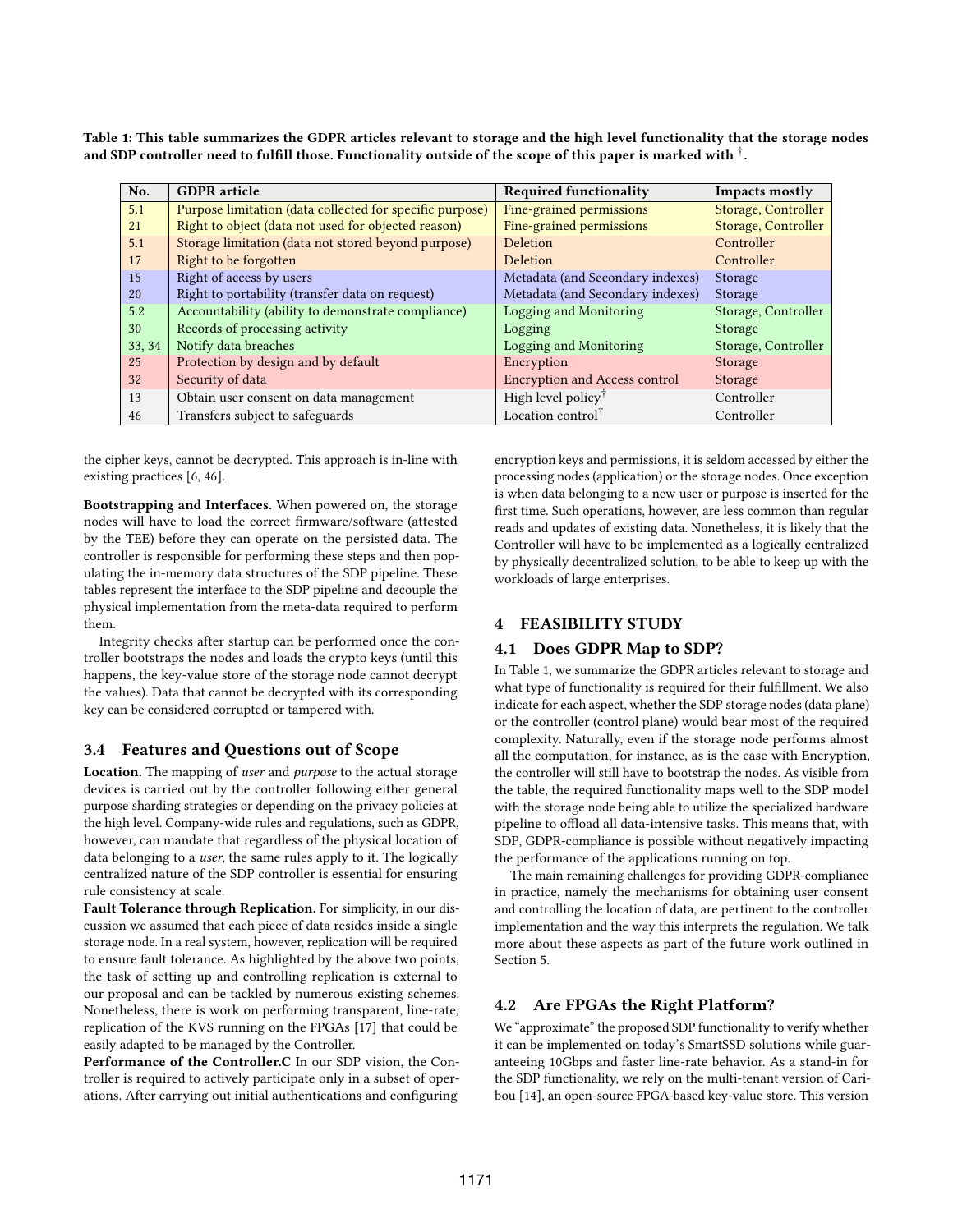Table 2: Resource consumption of single encryption and decryption cores (AES128-CBC) and the estimated size of the crypto engines necessary for sustaining 10Gbps network line-rate on a Virtex Ultrascale+ VU9P device.

| Module                                            | Logic Blocks (%)             |
|---------------------------------------------------|------------------------------|
| AES128 Decryption core (1xD)                      | $4.4k(2.9\%)$                |
| AES128 Encryption core (1xE)                      | 1.8k(1.2%)                   |
|                                                   |                              |
| Key-Value Store [14]                              | 28.4k (19%)                  |
| + AES128 Engine $(1xD + 4xE)$ for TCP             | $\pm 12k (\pm 8\%)$          |
| + AES128 Engine $(3xD + 4xE)$ for Storage (>256B) | $\pm 20.5k$ ( $\pm 13.5\%$ ) |
| Estimated total with AES                          | $\pm 61k$ ( $\pm 41.5\%$ )   |

of Caribou already handles TCP connections from multiple tenants and is able to allocate bandwidth to them independently, it implements logic roughly equivalent to the Session and Authentication tables in SDP. It also has secondary bit-map indexes, which require similar logic as needed for Indexing in SDP. The main type of functionality that is missing from this "approximation" is encryption, decryption and authentication. Since authentication is not a performance-critical task, we focus in the following on quantifying the cost of providing encrypted TCP connections to clients and the encryption of the data at rest.

We investigate the cost of a commonly used encryption method that uses symmetric keys, namely AES-128 in CBC mode. We deploy a single encryption and decryption module (core) on a Xilinx VCU1525 board with an UltraScale+ VU9P FPGA (a chip similar to the one in the Amazon F1 machine instances). The cores are implemented relying on the Xilinx Vitis 2020.1 library. Table 2 shows that the single cores occupy only a small portion of the logic resources on the FPGA and do not utilize DSPs (small arithmetic units on the FPGA fabric) or BRAM (on-chip memory distributed over the FPGA fabric), except for buffering input. To provide a realistic SDP implementation, two AES engines, composed of several AES cores, are needed. One engine handles the network traffic and the other one secures data on the storage medium. As an estimate of the logic resources required in a real implementation, we estimate the size of a 10Gbps line-rate capable AES engine for the TCP traffic and the storage based on the single-core performance. Figure 4 shows how the AES cores behave with increasing packet size. Encryption has less overhead and the performance of a single core is less impacted by the size of the data that needs to be encrypted. Decryption, on the other hand, has a high overhead per data packet and its performance with small data sizes (64-128 Bs, representative of Hash Table entries) is significantly lower than with larger ones (1-2 KBs, representative of values stored in the KVS). The resource consumption numbers in Table 2 summarize our findings: on a device similar to the one we used, an SDP solution is likely to consume at least around 40% of the logic resources, half of which is used for the AES engines.

The above findings show that the proposed functionality can be fitted on the type of FPGA device we used but many FPGAs deployed in smart SSD solutions contain much less programmable logic. This consideration and the fact that the estimates in this section do not include the cost of RSA or ECDSA cores required for authentication purposes, we conclude that while feasible to



Figure 4: Performance of a AES128 cores running at 250MHz on a Xilinx Ultrascale+ device with various data sizes.

implement SDP on large FPGAs, moving forward, it will be crucial to design SDP solutions around heterogeneous platforms, combining several small CPU cores and programmable hardware in an efficient manner. Authentication, for instance, is a non-performance-critical task that can be delegated to software, freeing up FPGA resources; whereas streaming encryption is a better match for a hardware-only implementation.

## 5 FUTURE CHALLENGES

Trusted Execution Environments. There are several trust-related challenges in implementing SDP. First of all, the security of the encrypted data at rest hinges on the assumption that the storage device cannot and will not leak cipher keys from DDR memory. Also, the Controller has to be able to trust the storage node once it has been powered on and "booted". This could be ensured by using a Trusted Execution Environment inside the storage node – something that, for the moment, is missing from smart storage targeting the cloud! However, emerging research projects, such as Keystone [27], can implement TEEs with custom hardware components. This approach fits the use-case of SDP well, because a small RISC-V or ARM core could be used to load the firmware on the storage node that the controller provides. This firmware, in turn, can be verified not to be able to read out cipher keys to clients, etc. FPGAs have been also proposed to be used as TEEs in project examples such as Cipherbase [2] where they perform transaction processing in an always-encrypted database management system.

Translating Policies to SDP The question of how company- and application-wide policies are written, managed and translated to SDP rules is future work. There is rich related work [24, 43, 45] which demonstrates how to translate high level policies to compliant queries in databases (or compliant accesses in data storage layers) and there is also recent work that uses SGX enclaves for similar goals [5, 38]. These implementations, however, all differ and we believe that there is value in unifying them on top of SDP. In parallel to implementing a prototype of SDP we are also encouraging collaborations across domains to investigate how to convert rules to an SDP interface.

Data Tracking Beyond Storage. While making sure that the storage layer protects privacy and respects all rules, data misuse can happen at other layers of the application stack as well. There is no guarantee that a buggy or malicious application does not store, for instance, data belonging to one user under some other, potentially non-existent, one's data; or that results of processing do not leak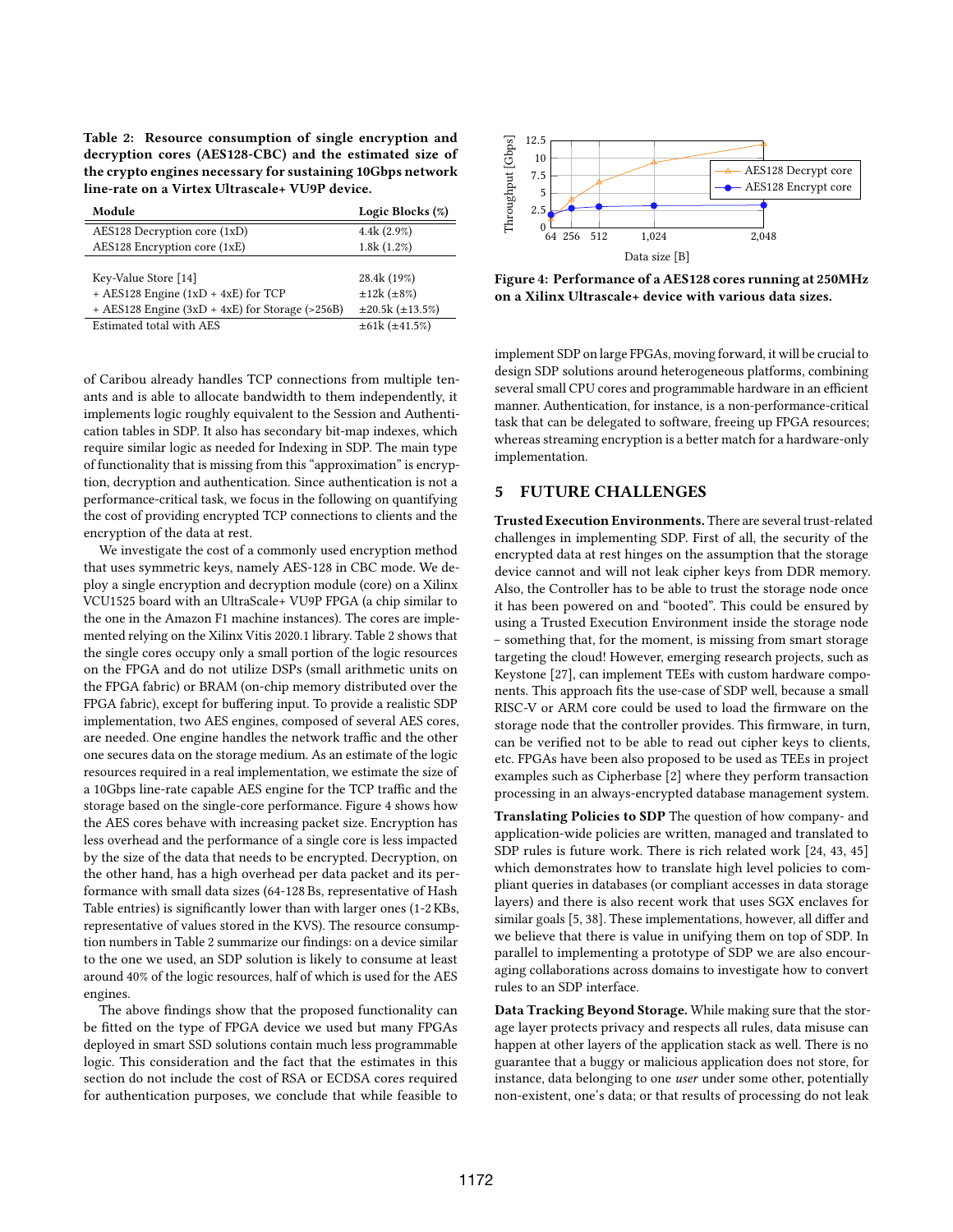personally identifiable information to the outside world. Countering such behavior has been the subject of numerous studies in the context of Information Flow Control, but practical, general purpose, solutions are still not widely available. Even though the SDP approach does not solve this challenge, we believe that at least it makes it easier: On the one hand, removing all decision making and policy interpretation from the storage nodes and moving it into a logically centralized controller allows for better overview of the system. Other monitoring tools might be used to augment the monitoring capability of the controller, achieving this way better coverage. Furthermore, by not allowing storing new tuples into the storage unless they belong to a user and purpose known to the controller, some misuse scenarios can be limited and be audited after the fact (identifying, for instance, the application that created non-existent user IDs).

## 6 CONCLUSION

In this paper we painted our vision Software-Defined Data Protection (SDP) for smart storage that separates control path and data path in order to simplify the complexity of in-storage processing necessary for enforcing data protection and privacy rules. This makes high bandwidth, network line-rate, implementation of complex rules and regulations possible without increasing the energy consumption of storage nodes significantly. We describe a high level pipeline model that exposes a simple interface to the controller and can handle even as strict and complex regulations as GDPR. Based on recent advances in FPGA-based key-value stores and near-storage processing, the functionality needed for making SDP a reality could almost be provided by re-purposing existing building blocks. There are, however, open challenges to be tackled: most importantly, SDP requires secure boot and attestation of the software/firmware running on smart storage nodes and this will be only possible if we incorporate TEEs in them. Hence, this paper is a call to arms for security, database and systems researchers to join forces in making privacy protecting distributed smart storage a reality.

## ACKNOWLEDGMENTS

Vijay Chidambaram and Soujanya Ponnapalli were partially supported by a grant from VMware. Zsolt István was partially supported by a grant from the Novo Nordisk Foundation. We thank Xilinx for their generous donation of hardware and software used in this work.

#### REFERENCES

- [1] Amazon. 2020. AWS announces AOUA for Amazon Redshift (preview). https://aws.amazon.com/about-aws/whats-new/2020/12/aws-announcesaqua-for-amazon-redshift-preview/.
- [2] Arvind Arasu, Ken Eguro, Manas Joglekar, Raghav Kaushik, Donald Kossmann, and Ravi Ramamurthy. 2015. Transaction processing on confidential data using cipherbase. In 31st International Conference on Data Engineering (ICDE). IEEE, 435–446.
- [3] Maurice Bailleu, Jörg Thalheim, Pramod Bhatotia, Christof Fetzer, Michio Honda, and Kapil Vaswani. 2019. SPEICHER: Securing LSM-based Key-Value Stores using Shielded Execution. In 17th USENIX Conference on File and Storage Technologies (FAST 19). 173–190.
- [4] Wolfgang Bauer, Philipp Holzinger, Marc Reichenbach, Steffen Vaas, Paul Hartke, and Dietmar Fey. 2018. Programmable HSA Accelerators for Zynq UltraScale+ MPSoC Systems. In European Conference on Parallel Processing. Springer, 733–744.
- [5] Eleanor Birrell, Anders Gjerdrum, Robbert van Renesse, Håvard Johansen, Dag Johansen, and Fred B Schneider. 2018. SGX enforcement of use-based privacy. In Proceedings of the 2018 Workshop on Privacy in the Electronic Society. 155–167.
- [6] Dan Boneh and Richard J Lipton. 1996. A Revocable Backup System.. In USENIX Security Symposium. 91–96.
- [7] Adrian M Caulfield, Eric S Chung, Andrew Putnam, Hari Angepat, Jeremy Fowers, Michael Haselman, Stephen Heil, Matt Humphrey, Puneet Kaur, Joo-Young Kim, et al. 2016. A cloud-scale acceleration architecture. In 49th Annual IEEE/ACM International Symposium on Microarchitecture (MICRO). IEEE, 1–13.
- [8] CCPA. 2018. California Consumer Privacy Act. California Civil Code, Section 1798.100 (Jun 28 2018).
- [9] Keith Chapman, Mehdi Nik, Behnam Robatmili, Shahrzad Mirkhani, and Maysam Lavasani. 2019. Computational Storage For Big Data Analytics. In Proceedings of 10th International Workshop on Accelerating Analytics and Data Management Systems (ADMS).
- [10] Jaeyoung Do, Sudipta Sengupta, and Steven Swanson. 2019. Programmable solid-state storage in future cloud datacenters. Commun. ACM 62, 6 (2019), 54–62.
- [11] Bob Duncan. 2019. EU General Data Protection Regulation Compliance Challenges for Cloud Users.
- [12] GDPR. 2016. Regulation (EU) 2016/679 of the European Parliament and of the Council of 27 April 2016 on the protection of natural persons with regard to the processing of personal data and on the free movement of such data, and repealing Directive 95/46. Official Journal of the European Union 59, 1-88 (2016).
- [13] Alireza Hodjat and Ingrid Verbauwhede. 2004. A 21.54 Gbits/s fully pipelined AES processor on FPGA. In 12th Annual IEEE Symposium on Field-Programmable Custom Computing Machines (FCCM). IEEE, 308–309.
- [14] Zsolt István, Gustavo Alonso, and Ankit Singla. 2018. Providing multi-tenant services with FPGAs: Case study on a key-value store. In 28th International Conference on Field Programmable Logic and Applications (FPL). IEEE, 119–1195.
- [15] Zsolt István, David Sidler, and Gustavo Alonso, 2016. Runtime parameterizable regular expression operators for databases. In 24th Annual International Symposium on Field-Programmable Custom Computing Machines (FCCM). IEEE, 204–211.
- [16] Zsolt István, David Sidler, and Gustavo Alonso. 2017. Caribou: intelligent distributed storage. Proceedings of the VLDB Endowment 10, 11 (2017), 1202–1213.
- [17] Zsolt István, David Sidler, Gustavo Alonso, and Marko Vukolic. 2016. Consensus in a box: Inexpensive coordination in hardware. In 13th USENIX Symposium on Networked Systems Design and Implementation (NSDI 16). 425–438.
- [18] Patrick Jauernig, Ahmad-Reza Sadeghi, and Emmanuel Stapf. 2020. Trusted Execution Environments: Properties, Applications, and Challenges. IEEE Security & Privacy 18, 2 (2020), 56–60.
- [19] Insoon Jo, Duck-Ho Bae, Andre S Yoon, Jeong-Uk Kang, Sangyeun Cho, Daniel DG Lee, and Jaeheon Jeong. 2016. YourSQL: a high-performance database system leveraging in-storage computing. Proceedings of the VLDB Endowment 9, 12 (2016), 924–935.
- [20] Sang-Woo Jun, Ming Liu, Sungjin Lee, Jamey Hicks, John Ankcorn, Myron King, and Shuotao Xu. 2016. Bluedbm: Distributed flash storage for big data analytics. ACM Transactions on Computer Systems (TOCS) 34, 3 (2016), 1–31.
- [21] Miriam Kelly, Eoghan Furey, and Kevin Curran. 2020. How to Achieve Compliance with GDPR Article 17 in a Hybrid Cloud Environment. Sci 2, 2 (2020), 22.
- [22] Myungsuk Kim, Jisung Park, Genhee Cho, Yoona Kim, Lois Orosa, Onur Mutlu, and Jihong Kim. 2020. Evanesco: Architectural Support for Efficient Data Sanitization in Modern Flash-Based Storage Systems. In Proceedings of the Twenty-Fifth International Conference on Architectural Support for Programming Languages and Operating Systems (ASPLOS). 1311–1326.
- [23] Gunjae Koo, Kiran Kumar Matam, I Te, HV Krishna Giri Narra, Jing Li, Hung-Wei Tseng, Steven Swanson, and Murali Annavaram. 2017. Summarizer: trading communication with computing near storage. In 50th Annual IEEE/ACM International Symposium on Microarchitecture (MICRO). IEEE, 219–231.
- [24] Robert Krahn, Bohdan Trach, Anjo Vahldiek-Oberwagner, Thomas Knauth, Pramod Bhatotia, and Christof Fetzer. 2018. Pesos: Policy enhanced secure object store. In Proceedings of the Thirteenth European Conference on Computer Systems (EuroSys). 1–17.
- [25] Tim Kraska, Michael Stonebraker, L. Michael Brodie, Sacha Servan-Schreiber, and J. Daniel Weitzner. 2019. SchengenDB - A Data Protection Database Proposal. Poly/DMAH@VLDB (2019), 24–38.
- [26] Lucas Kuhring, Eva Garcia, and Zsolt István. 2019. Specialize in moderation—building application-aware storage services using FPGAs in the datacenter. In 11th USENIX Workshop on Hot Topics in Storage and File Systems (HotStorage).
- [27] Dayeol Lee, David Kohlbrenner, Shweta Shinde, Krste Asanović, and Dawn Song. 2020. Keystone: an open framework for architecting trusted execution environments. In Proceedings of the Fifteenth European Conference on Computer Systems (EuroSys). 1–16.
- [28] Bojie Li, Zhenyuan Ruan, Wencong Xiao, Yuanwei Lu, Yongqiang Xiong, Andrew Putnam, Enhong Chen, and Lintao Zhang. 2017. Kv-direct: High-performance in-memory key-value store with programmable nic. In Proceedings of the 26th Symposium on Operating Systems Principles (SOSP). 137–152.
- [29] Z. S. Li, C. Werner, and N. Ernst. 2019. Continuous Requirements: An Example Using GDPR. In 27th International Requirements Engineering Conference Workshops (REW). 144–149.